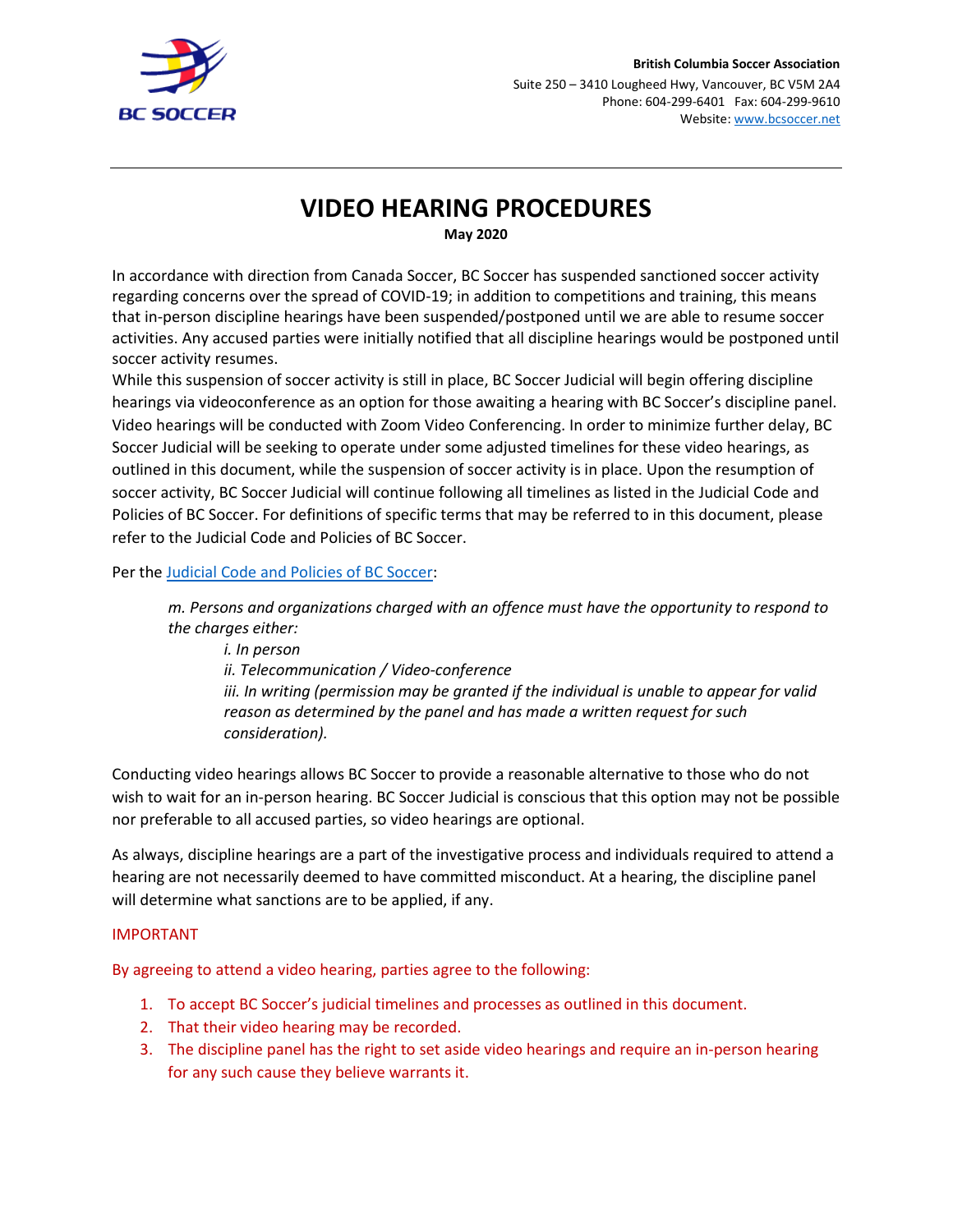

#### **What Is Required for a Video Hearing?**

- If accused parties agree to participate in a video hearing, they must have access to a webcam (this can include the camera on a smartphone) and a quiet space. The video camera must be turned on during the hearing such that the party visible to the discipline panel.
- Video hearings will be conducted over Zoom Video Conferencing. Parties will be required to download the Zoom software before the hearing.
- Try to sit somewhere with a neutral background and decent lighting.
- Any accused party that is under 19 years of age must have a parent/guardian or association official attend the hearing with them.

### **Rights of the Accused Party**

- All accused parties invited to attend a video hearing will be provided a copy of this document so that they may be aware of the processes and timelines in place for video hearings.
- Accused parties invited to attend a video hearing will receive a minimum of 5 business days' notice of their scheduled hearing in writing.
- A video hearing will be scheduled for all individuals currently waiting for a hearing with BC Soccer's discipline panel. When a video hearing is scheduled, accused parties may:
	- o **Agree to attend a video hearing** and confirm attendance at the hearing to [discipline@bcsoccer.net.](mailto:discipline@bcsoccer.net) Accused parties must confirm attendance at least 2 business days in advance of the scheduled hearing.
	- o **Request a postponement of the video hearing** if they are not able to attend on the scheduled date or time. In this case accused parties are requested to provide an alternative date/time that is preferable. Accused parties may request one postponement of their hearing and requests must be made to [discipline@bcsoccer.net](mailto:discipline@bcsoccer.net) at least 2 business days in advance of the scheduled hearing. An individual who requests to reschedule their hearing more than once may be suspended, at the discretion of the Judicial Chair of BC Soccer, until such time that they attend a hearing.
	- o **Request that an in-person hearing be held**. Video hearings are optional, so if accused parties would prefer to wait for an in-person hearing, or if they do not have the requirements to appear at a video hearing, they may make a request to [discipline@bcsoccer.net](mailto:discipline@bcsoccer.net) to wait for an in-person hearing. At the discretion of the Judicial Chair of BC Soccer an immediate administrative suspension may be placed upon anyone who opts out of a video hearing, pending the outcome of their in-person hearing.
	- o **Request a written hearing**. Video hearings are optional, so if accused parties would prefer to have a written hearing, they may make a request to [discipline@bcsoccer.net.](mailto:discipline@bcsoccer.net) Written hearing procedures will be followed as outlined in the Judicial Code and Policies of BC Soccer. Please be aware that written hearings shall not be permitted for anyone accused of Deliberate Physical Contact or Violent Misconduct towards Match Officials.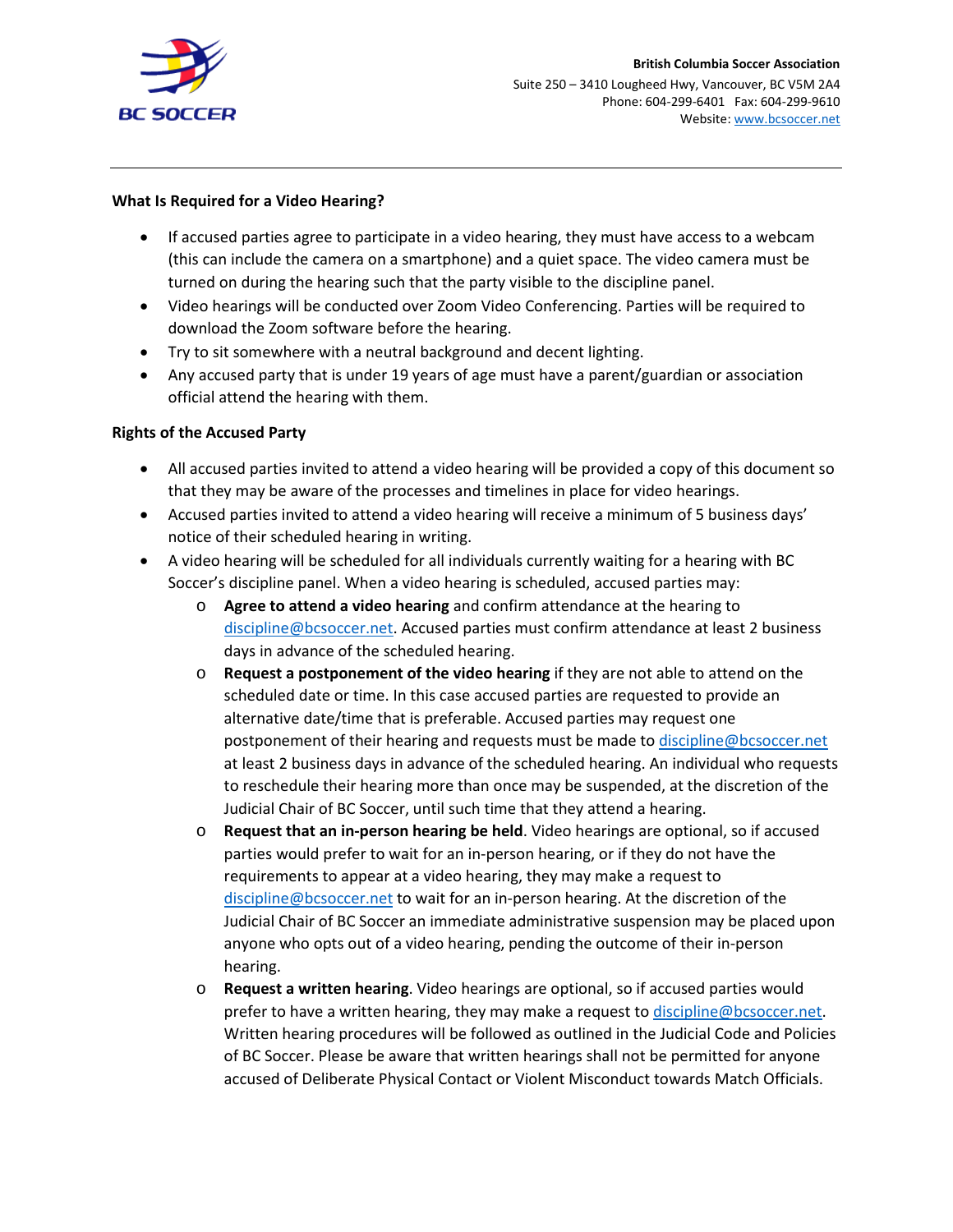

- Witnesses may submit written information or appear at the hearing. For video hearings, written reports are preferable, but witnesses may still be permitted to join the video hearing. Witness reports should be submitted to [discipline@bcsoccer.net.](mailto:discipline@bcsoccer.net) Any requests for a witness to attend a video hearing should be made to [discipline@bcsoccer.net](mailto:discipline@bcsoccer.net) at least 2 business days in advance of the scheduled hearing.
- Accused parties may have an observer attend the hearing. An observer may not have any active involvement in the hearing and the discipline panel has the ability to deny any individual entrance to the hearing as an observer if they determine that the individual does not meet the definition or purpose of an observer as defined by BC Soccer. Requests to have an observer attend the hearing should be made to [discipline@bcsoccer.net](mailto:discipline@bcsoccer.net) at least 2 business days in advance of the scheduled hearing and must identify the name of the observer and the relationship.
- Accused parties may have legal representation attend the hearing. If the accused party wishes to have a legal representative at the scheduled hearing, please notify [discipline@bcsoccer.net](mailto:discipline@bcsoccer.net) as soon as possible in advance of the hearing. Per the Judicial Code and Policies of BC Soccer, a minimum of 10 business days' notice is required for the attendance of a legal representative at the hearing. At the discretion of the Judicial Chair, the video hearing will be rescheduled for a later date, or an in-person hearing may be required.
- Following the hearing, accused parties will be sent a written record of the discipline panel's decision via email in accordance with the timelines and processes for an in-person hearing, as stated in the Judicial Code and Policies of BC Soccer. The discipline panel may also issue the decision verbally; however, a written record will still be provided.

### **How to Use Zoom – For Parties attending a Hearing**

- 1. A Zoom link will be included in your hearing notification letter. Click this link a few minutes before the start your hearing. You will be prompted to download the Zoom software once you click the meeting link (if it is not already downloaded on the device you're using).
- 2. You do not need a Zoom account in order to attend a video hearing.
- 3. If you do not have a Zoom account, please enter your name when being given access to the meeting. Anyone other than the accused party attending a hearing (observer, witness, legal representative, etc.) will need to make a request to attend the hearing to [discipline@bcsoccer.net](mailto:discipline@bcsoccer.net) in accordance with the timelines in this document. A request is not required to be made for the attendance of an adult advisor (e.g. a parent in the case of an accused party under 19 years of age).
- 4. You will be admitted to a virtual waiting room and allowed access to the hearing once the discipline panel is ready for you. In an effort to ensure all parties have the right to a fair hearing and the opportunity to share all pertinent information, please be aware that your hearing may be delayed if the hearing beforehand runs long. If this happens, updates will be provided when possible. We appreciate your patience.
- 5. If you have any additional evidence/information to submit to the discipline panel, you can send files through the Zoom meeting chat function once you've been admitted to the meeting.